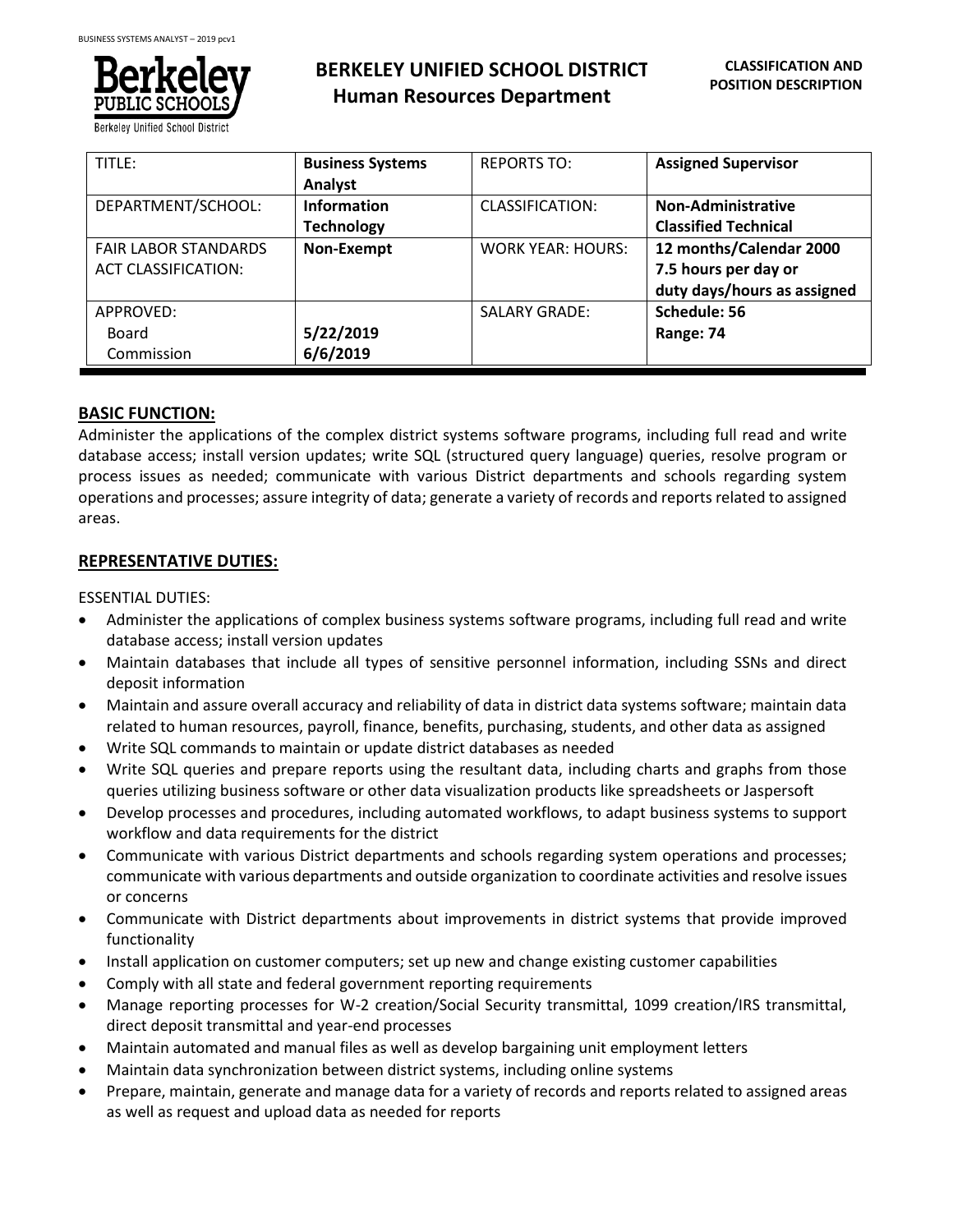### ESSENTIAL DUTIES (continued)

- Provide ad hoc reporting for internal and external customers; assure data is transmitted in an accurate and timely manner
- Provide training and user support to customers utilizing the business system and related products; assist users with options for using the system data
- Resolve program or process issues as needed; monitor applications for integrity and improvement; monitor applications for corrective needs; make recommendations and develop solutions as appropriate
- Use Monarch or similar report writing software to convert data reports to spreadsheet-friendly formats if no other method is available
- Work with Technology Department staff to ensure that effective data recovery systems are in place and tested for any data systems hosted by the district
- Attend a variety of meetings and training sessions as assigned
- Operate a motor vehicle in the performance of these duties
- Operate standard office equipment
- Perform related duties as assigned

# **MINIMUM QUALIFICATIONS**

*The requirements listed below are representative of knowledge skills and abilities required to satisfactorily perform the essential duties and responsibilities.*

**Education and Experience:** Any combination equivalent to:

- A. Graduation from high school or equivalent. Bachelor's degree in Information Technology/Information Systems that includes specific coursework in database and data processing administration.
- B. Seven (7) years' experience in managing complex and multifaceted business system software applications and database resources.

### **LICENSES AND OTHER REQUIREMENTS**:

Valid California Driver's License and vehicle insurability to comply with District requirements. Employment eligibility that includes fingerprint, tuberculosis and/or other employment clearance. Incumbents in this classification may be required to speak, read and write in a designated second language.

## **KNOWLEDGE OF:**

- Analytical skills
- Applicable laws, codes, regulations, policies and procedures to include State Education Code
- Basic business practices and accounting principles
- Computer system management techniques
- Correct English usage, grammar, spelling, punctuation and vocabulary
- Data entry and retrieval techniques
- Data processing principles and practices
- Development of system and user documentation
- Interpersonal skills using tact, patience, courtesy and professionalism
- Mathematical computations
- Methods and techniques of data collection, research and report preparation
- Modern office procedures and record-keeping techniques
- Motor vehicle operation
- Operation of a computer and assigned software
- Operation of the mainframe computer
- Operations, policies and objectives relating to school district activities
- Oral and written communication skills
- Organizational operations, policies and objectives
- Record-keeping and report preparation techniques
- Research methods
- Technical aspects of field of specialty
- Telephone techniques and etiquette